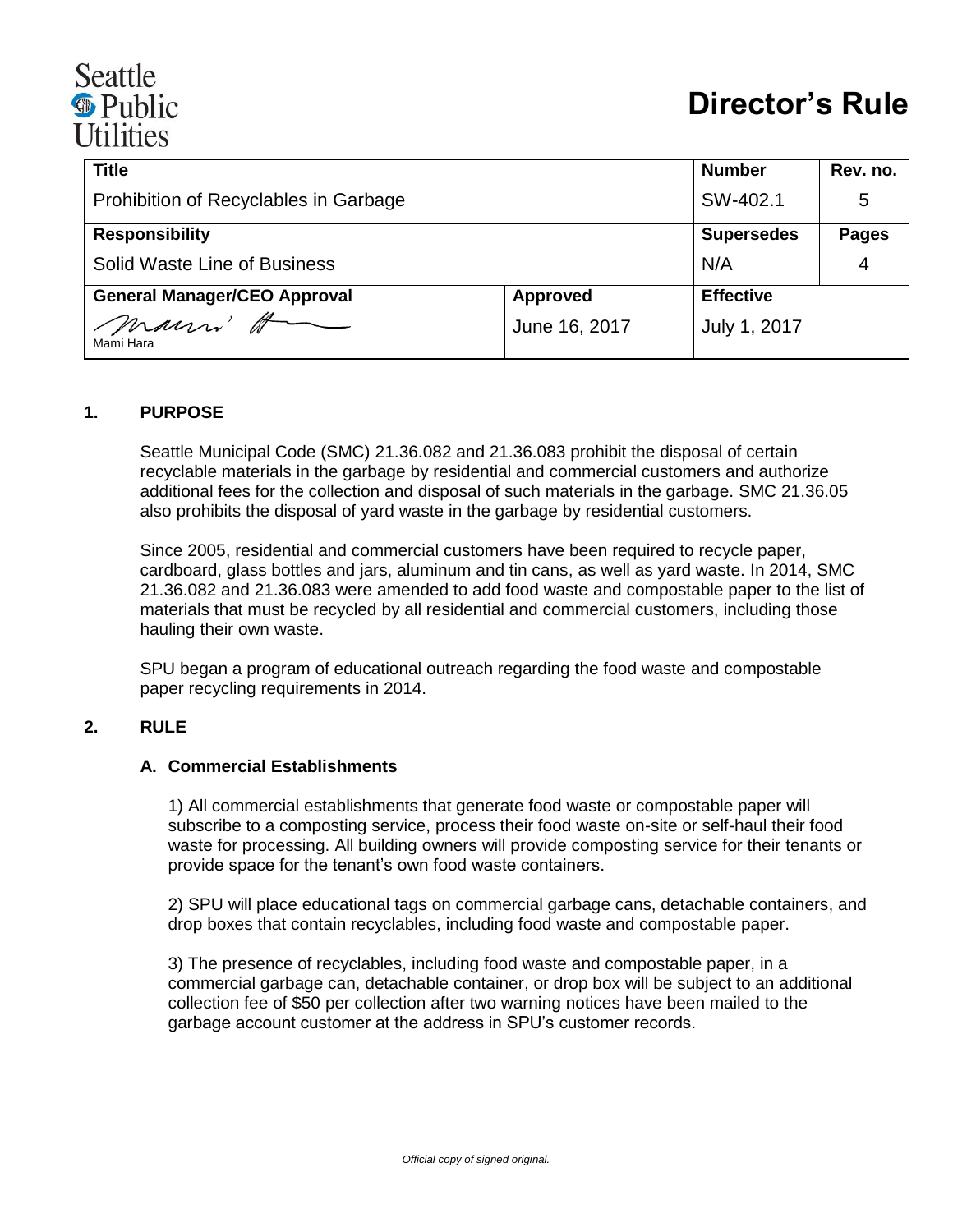## **B. Residential—Can Customers**

1) SPU will place educational tags on garbage cans or carts that contain recyclables in plain view, including food waste and compostable paper.

2) The presence of recyclables in plain view, including food waste and compostable paper, in residential garbage cans or carts will be subject to an additional collection fee of \$1 per collection after an initial warning period.

### **C. Residential—Detachable Container and Drop Box Accounts**

SPU will place educational tags on detachable garbage containers and drop boxes that contain recyclables, including food waste and compostable paper.

The presence of recyclables, including food waste and compostable paper, in the garbage in a detachable container or drop box will be subject to an additional collection fee of \$50 per collection after two warning notices have been mailed to the garbage account customer at the address in SPU's customer records.

## **D. City Transfer Stations**

If self-haul customers have loads of garbage containing recyclables in plain view, including food waste and compostable paper, they will be instructed to separate the designated recyclables at or away from the City transfer station. Loads containing amounts of recyclables in plain view, including food waste and compostable paper, will not be accepted in the garbage disposal areas of City transfer stations.

### **E. Determination of Garbage Account Customer Responsibility**

1) Space Limitations—Existing and New Structures

Commercial and multifamily buildings must comply with solid waste storage space and access requirements as described in SMC 23.54.040. Commercial and multifamily customers in existing structures may be exempted by the General Manager/CEO or designee from all or portions of this rule, in writing, if it is determined through a site visit requested by the customer that there is not adequate storage space for recyclables, including food waste and compostable paper, on-site and that it is infeasible for the customer to share containers for recycling and compostable materials with a customer on the adjoining property*.* If the General Manager/CEO or designee determines that it is feasible for recycling and compostable material containers to be placed on site or shared with an adjoining customer at no additional cost**,** then that customer will be responsible for compliance with the rule.

- 2) Placement of Recyclables and Compostable Material in Garbage Containers by the Public
	- a. Commercial establishments will not be responsible for recyclable and compostable materials deposited in commercial garbage containers made available to members of the general public. This includes any garbage can made available to the general public or the customers of a business for bussing their own food waste and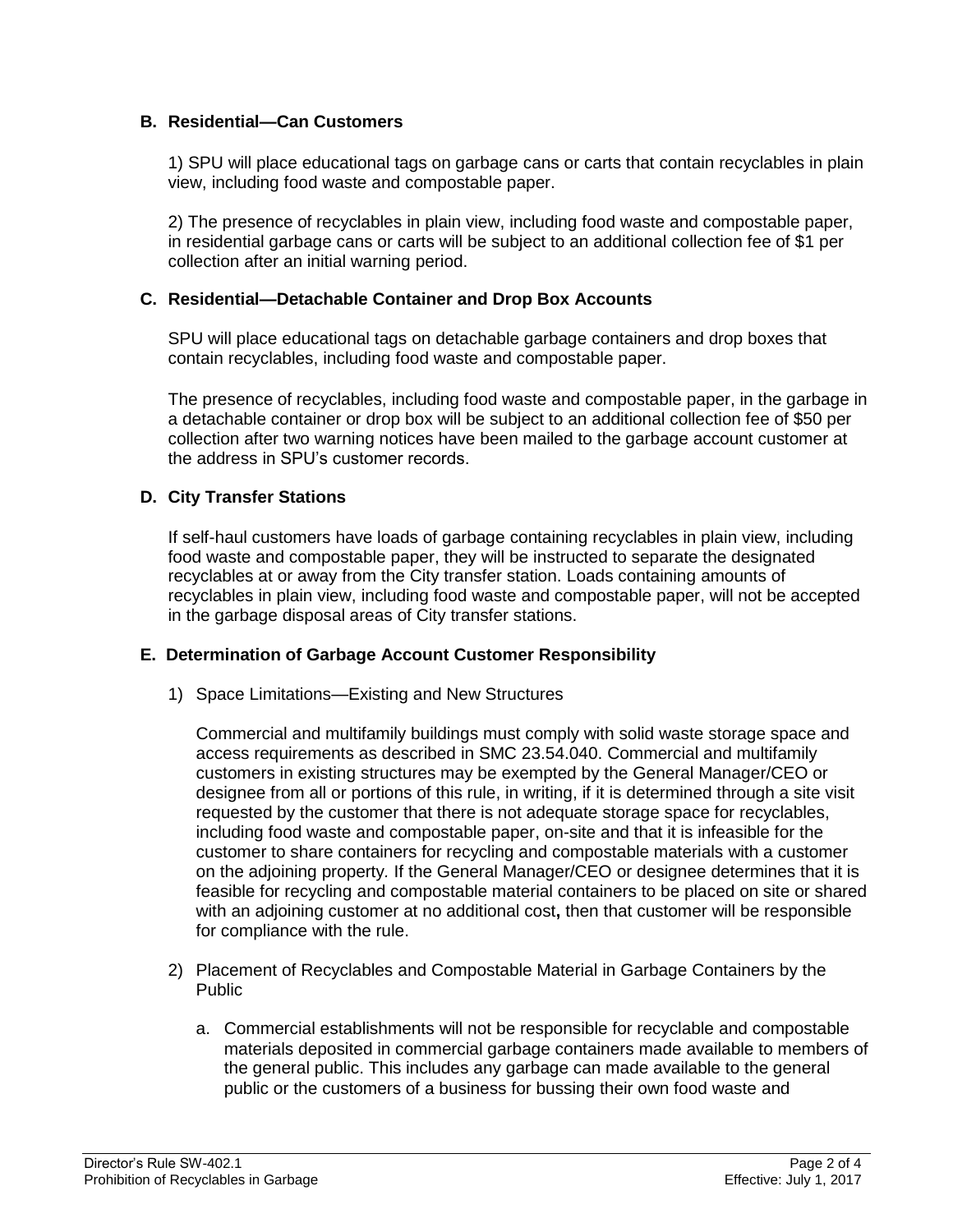compostable paper. Such containers are exempt from the enforcement of these requirements.

- b. Upon request a SPU inspector will meet with operations personnel of educational and health institutions, public-transportation and entertainment facilities, and hotels and mixed use buildings to determine which garbage containers receive substantial waste from the general public in the public-access areas of the property. Garbage containers the General Manager/CEO determines are expected to receive waste exclusively from employees, residents, or guests (subject to the self-bussing of food waste and compostable paper exemption under section E.2.a) will be subject to enforcement of the recycling requirements.
- c. On a case-by-case basis, a garbage customer will not be held responsible for recyclables, including food waste and compostable paper, deposited by the public in curb/alley containers located outside a premise on a public street or alley if the customer demonstrates to the General Manager/CEO that (1) the public was the source of the recyclables, including food waste and compostable paper, (2) the customer has collection services for those types of recyclables and compostables that are prohibited in that customer's garbage, or (3) a free lock for the garbage container was either not offered by the City or, if offered and accepted, was not received by the customer.
- d. A hotel, inn, or similar facility will not be held responsible for recyclables, including food waste and compostable paper, deposited in individual room garbage containers by its guests if the facility has a method and system for guests to recycle paper (including paper cups), cardboard, cans and bottles, as well as plastic cups. This system will include instructions for the guests on the means of recycling as well as the fact that the paper, cardboard, cans, and bottle recycling is a requirement of the City of Seattle.
- 3) Multiple-Building Situations

The General Manger/CEO may reach a tailored agreement with a housing authority, large institution, or private business with multiple buildings and operations on how to apply the definition of significant amounts of recyclables in the garbage across multiple buildings while preserving the spirit and intention of this rule.

## **F**. **Appeals**

Customer disputes or appeals of any notice or charge imposed under this rule are governed by Seattle Public Utilities, Policy & Procedure, SPU-CS-104.

## **3. AUTHORITY/REFERENCES**

- SMC 21.36.05, Garbage containers required—Residential
- SMC 21.36.082, Commercial recycling required
- SMC 21.36.083, Residential recycling required
- SMC 23.54.040, Solid waste and recyclable materials storage and access
- Ordinance 121372, Prohibiting certain recyclable materials from disposal in residential, commercial and self-haul garbage (2004)